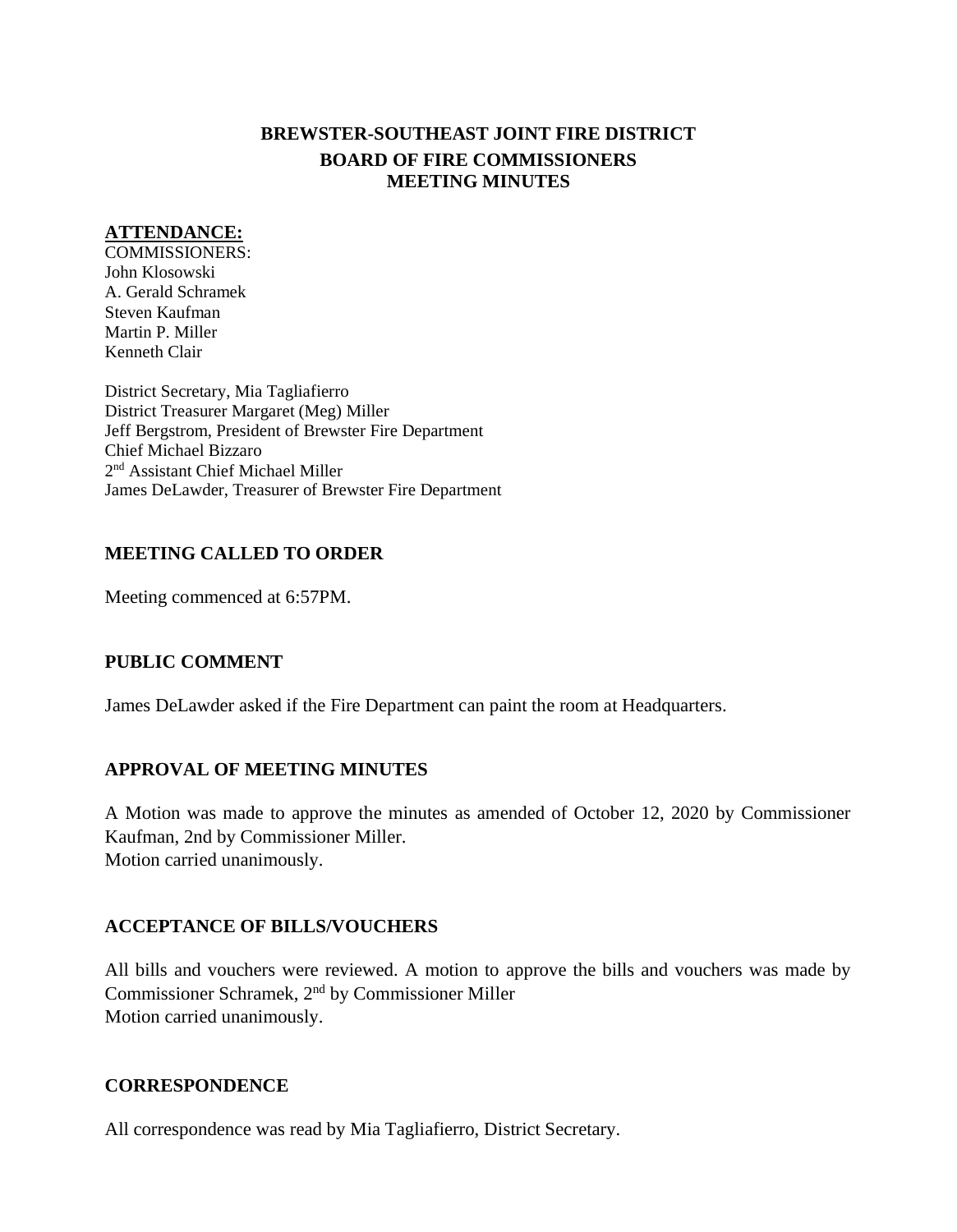# **COMPUTER/COMMUNICATIONS/RADIOS**

Commissioner Miller reports A-1 will be installing a wireless access point on the side of the building so smart phones could reach the internet in the parking lot. The wireless access point would be set up on a guest network. Commissioner Schramek asked what it would cost. Commissioner Miller said the wireless port itself would probably cost about \$30 but obviously there will be a labor cost associated.

Microsoft Surface Pros for Chiefs' cars were purchased but are on backorder due to schools ordering in surplus for remote learning.

Camera 3 is not working. Commissioner Miller mentioned he is not hooked up to cameras so Commissioner Clair will get him access.

# **FACILITIES**

Parts have been ordered for the kitchen; it will be repaired on the 19th.

Commissioner Klosowski reports that Michael Liguori, Esq. received plans for the A/C units. Michael Ligouri will do the RFP and plan to open at the second meeting in December.

Commissioner Miller was in the boiler room and there was a cloud of dust from speedy dry. The dust from speedy dry can be carcinogenic and should not be held in a contained room and should be somewhere ventilated. He suggested it should be moved into the apparatus bay.

Commissioner Clair said the buildings are being decontaminated at least twice a week. Servpro came in two weeks ago. Commissioner Clair says the only issue we have had is from members coming back from calls and not wiping anything down i.e. common surfaces, trucks, etc. Commissioner Miller asked Commissioner Clair if there were more wipes for the face shields because he was unable to locate them. There were several cases but could not be located. If they are gone, they will order more.

# **FIRE AND EMS EQUIPMENT**

Commissioner Koslowski was in contact with Mr. Duncan and ordered jump harnesses.

Quote for Lucas device is \$831.75 for one battery, 3 pack of suction cups, a waste strap and a stabilization strap. A Motion to purchase was made by Commissioner Clair,  $2<sup>nd</sup>$  by Commissioner Miller. Motion carried unanimously.

# **FIRE PREVENTION**

Nothing to report.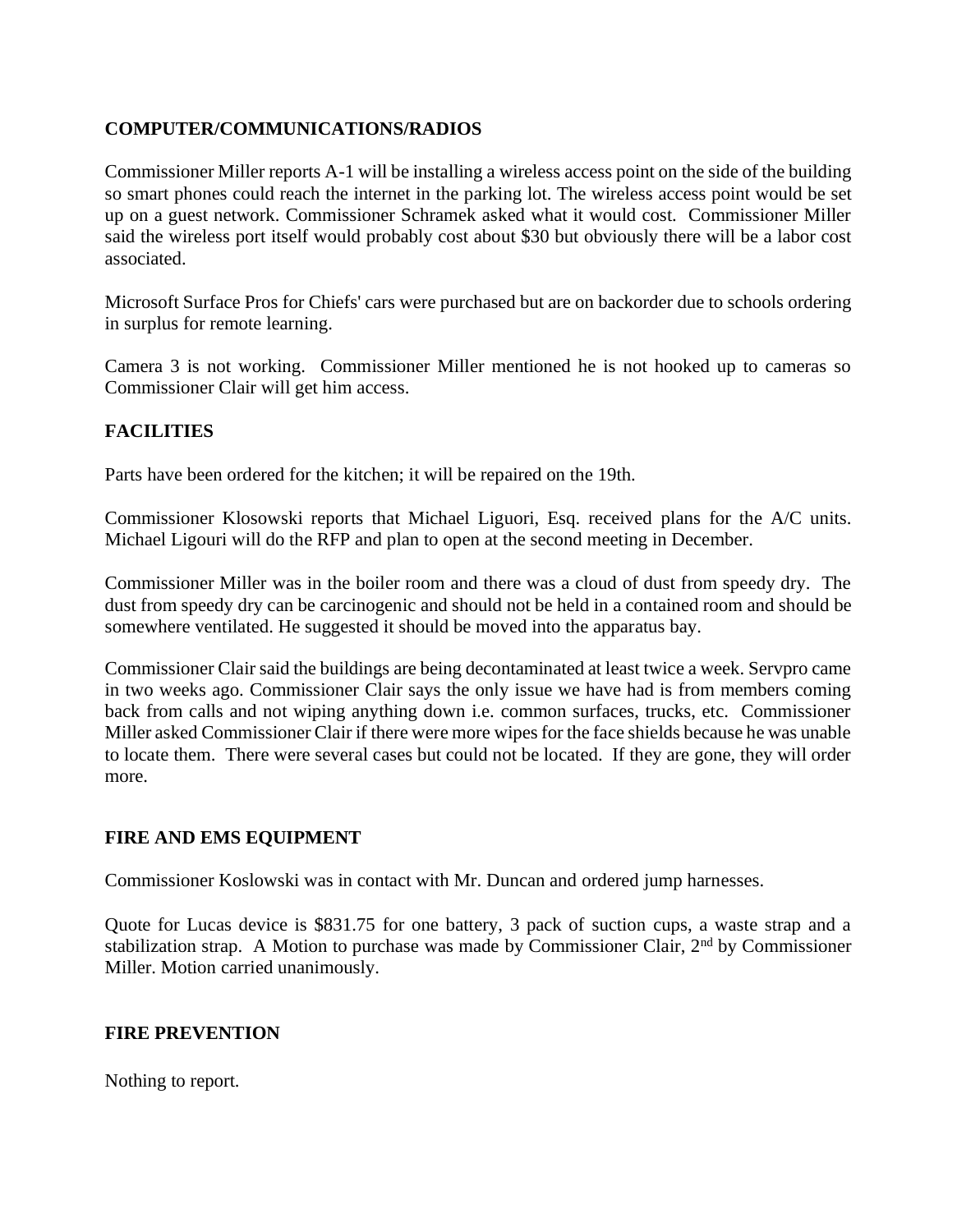### **INSURANCE CLAIMS/VFBL**

Commissioner Schramek met with World Insurance to review premiums. Commissioner Schramek reports that there was a list of claims causing the premiums to go up, but the bulk of costs were liability for truck damages and worker's comp. There was no increase in the liability premium. Commissioner Schramek discovered an error and was able to secure \$147,000+ which will be returned to the Fire District due to a double billing mistake. That money will be going back into line items where it came from. There was some other paperwork that had to be modified re: cancer bill and workers comp and more information on employees of the district.

Commissioner Klosowski said that the cases from people getting hurt could have easily been prevented and suggested implementing more safety officers. Brief discussion regarding same.

# **PRESENTATION BY WINSLOW TECHNOLOGY GROUP**

Michael Spina and Alex Zagajewsky of Winslow Technology Group presented a quote for 3 workstations (3 monitors and 3 printers used for a variety of functions). Pricing broken down by unit – 3080 model includes Microsoft office, home and business, word, etc. 27 in monitors, and printers as well.

Commissioner Miller mentioned that we will compare quotes with A-1 (who we are contracted with).

Commissioner Schramek asked if they do maintenance and troubleshooting for networking, servers and storage. Winslow does not do maintenance. They can design the system, but they do not do maintenance/troubleshooting/daily support.

# **LEGAL CONTACT/REPORTS**

Michael Liguori will reach out to AIG re: Milltown property.

# **LOSAP**

An email was sent to the Commissioners' e-mail address from a member that wanted their LOSAP points audited. The member said there were 9 years in question. A letter will be sent to the individual stating that they must provide the specific years in question, any proof that there are points in question, background documentation showing that there are discrepancies and any other relevant documentation by the next Board of Fire Commissioners meeting on December 9<sup>th</sup>, 2020.

# **OSHA MANDATES**

All OSHA mandates are up to date except bail out.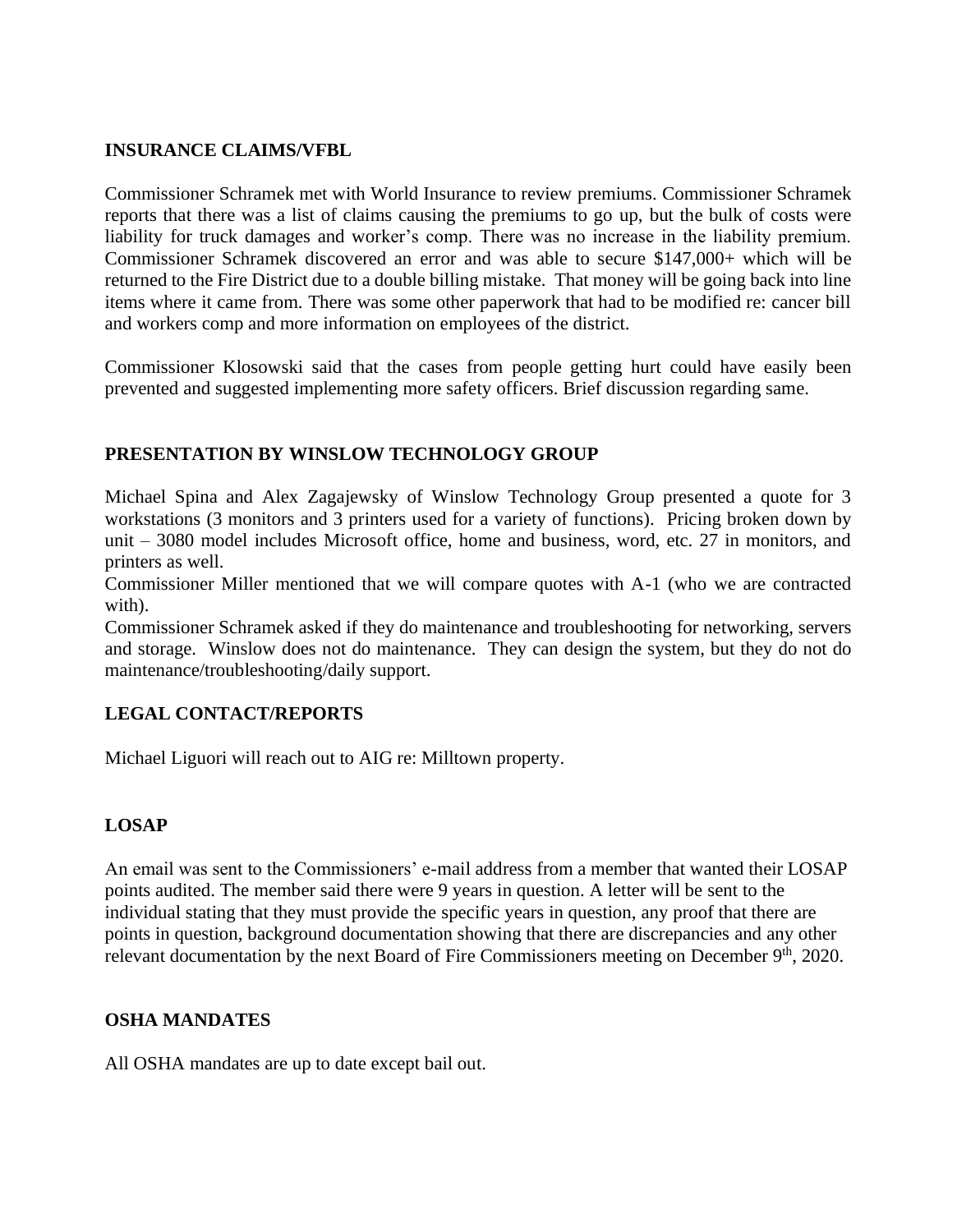# **VEHICLE MAINTENANCE**

| Vehicle      | $B$ eginning<br>Mileage | <b>Ending Mileage</b> | <b>Total Monthly</b><br>Mileage | <b>Work Performed</b>                                             |
|--------------|-------------------------|-----------------------|---------------------------------|-------------------------------------------------------------------|
| $11 - 1 - 1$ | 65642                   | 65980                 | 338                             | Franks for two<br>wheel bearings, oil<br>change and snow<br>tires |
| $11 - 1 - 2$ |                         |                       |                                 | At Meadowlands                                                    |
| $11 - 1 - 3$ |                         |                       |                                 | Apt. for Franks,<br>snow tires and oil<br>change                  |

### **RECRUITMENT AND RETENTION**

Nothing to report.

### **CHIEF'S REPORT**

Chief Bizzarro reports that the airbags have been put in trucks. A Motion to donate surplus airbags to the County was made by Commissioner Schramek, 2<sup>nd</sup> by Commissioner Miller. Motion carried unanimously. The large masks were inventoried and will be disbursed to members. Mahopac has asked to use our window to recert bailout trainers. The Board approved contingent upon securing an insurance rider for \$1,000,000 naming the Department and the District. Chief reports that a deer ran into the back of 11-2-2. There is no damage to the truck. 11-1-1 was hit while unoccupied. Awaiting estimate for insurance company.

# **FUTURE CAPITAL PROJECTS**

Commissioner Schramek stated that the Board will revisit the original idea of renovation as long as it's structurally feasible.

#### **GRANTS**

Commissioner Miller spoke with Grant Guys. Everything was rewarded to Long Island.

#### **NEW APPARATUS 11-8-1**

Nothing to report

# **TRAVEL AND TRAINING**

Nothing to report.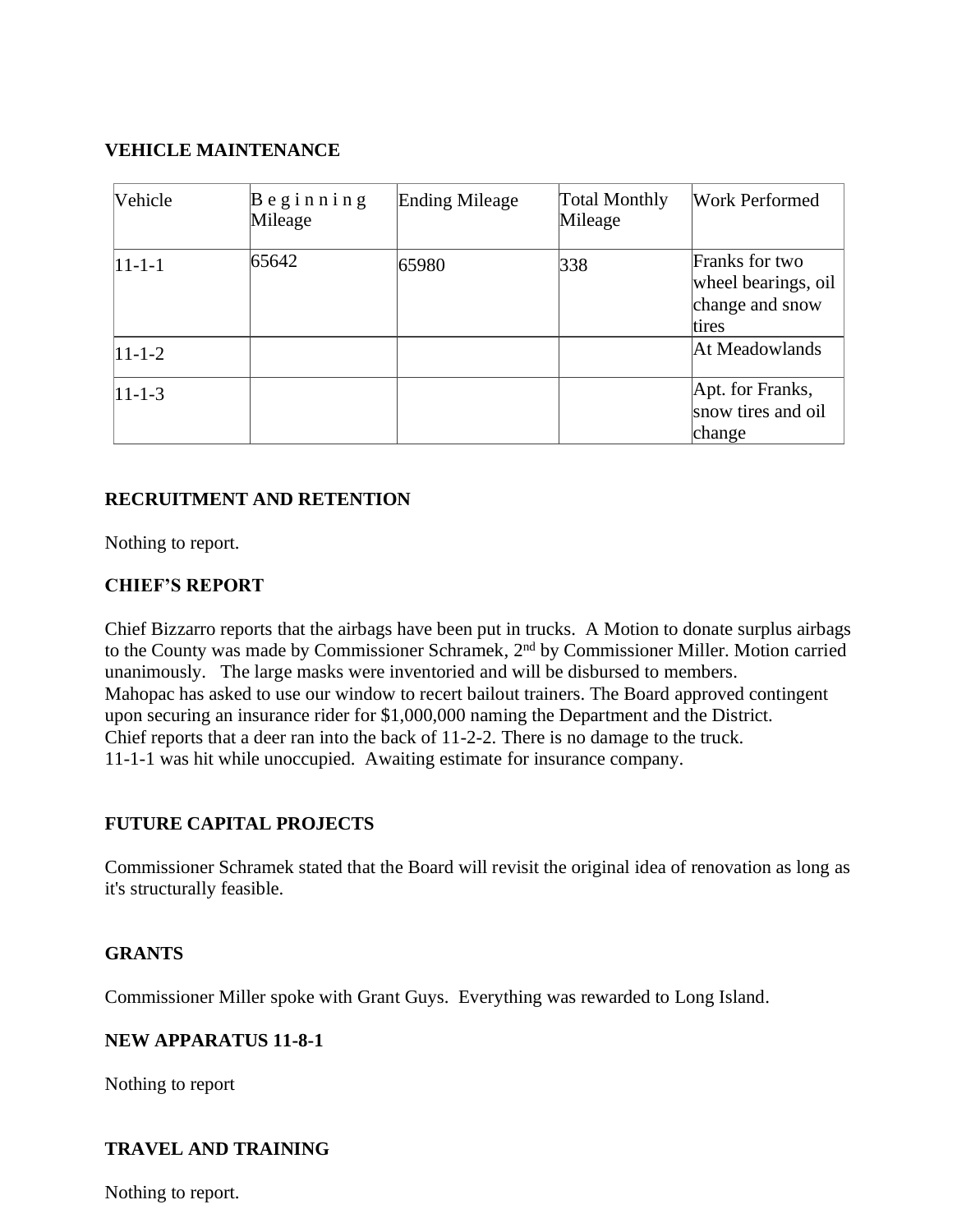# **ADP PAYROLL**

Commissioner Clair reports that the District secretary is still being overpaid. Commissioner Clair is working with ADP to rectify this issue.

# **FIRE ROADS**

Commissioner Kaufman reports that he will go out in the next few weeks to see what needs to be cut. One lock needed to be replaced. He asked Commissioner Clair if he could be of any help getting an overview of the District, who should be maintaining it, etc.

# **TREASURY REPORTS**

Meg Miller presented report for suggested transfers to budget lines:

| Amount      | Move from             | Move to             |                        |
|-------------|-----------------------|---------------------|------------------------|
| \$10,000.00 | 459- Fire Prevention  | 405- Travel and     | <b>Bailout Systems</b> |
|             |                       | Training            |                        |
| \$19,000.00 | 415- Electric &       | $420 -$             | Radios                 |
|             | <b>Natural Gas</b>    | Communications      |                        |
| \$13,000.00 | $435 -$ Misc.         | 3410.1- Payroll     | Payroll for Joe        |
|             | Administration        |                     | Dexter, Overpayment    |
|             | Expenses              |                     | of District Secretary, |
|             |                       |                     | and Admin to Chief     |
| \$38,000.00 | 465 - Professional    | $445$ – Building &  |                        |
|             | Fees                  | Property            |                        |
|             |                       | Repairs/Improvement |                        |
| \$1,000.00  | 435 - Misc.           | 455 - Ambulance     |                        |
|             | Administration        | Supplies            |                        |
|             | Expenses              |                     |                        |
| \$2,000.00  | $435 -$ Misc.         | $456 - Physicsals$  |                        |
|             | Administration        |                     |                        |
|             | Expenses              |                     |                        |
| \$22,000.00 | 465 – Professional    | $445$ – Building &  | A/C repairs            |
|             | Fees                  | Property            |                        |
|             |                       | Repairs/Improvement |                        |
| \$9,000.00  | 459 - Fire Prevention | $450$ – Firefighter | <b>Gas Meters</b>      |
|             |                       | Supplies            |                        |
| \$1,500.00  | $460 - Vehicle$       | 455 - EMS Supplies  | Lucas Device           |
|             | Maintenance           |                     |                        |

A Motion to approve moving money from line items made by Commissioner Schramek 2nd by Commissioner Miller. Motion carried unanimously.

Motion made by Commissioner Klosowski to purchase 10 gas meters at \$214.00/meter for a total of \$2,140.00, 2nd by Commissioner Clair. Motion carried unanimously.